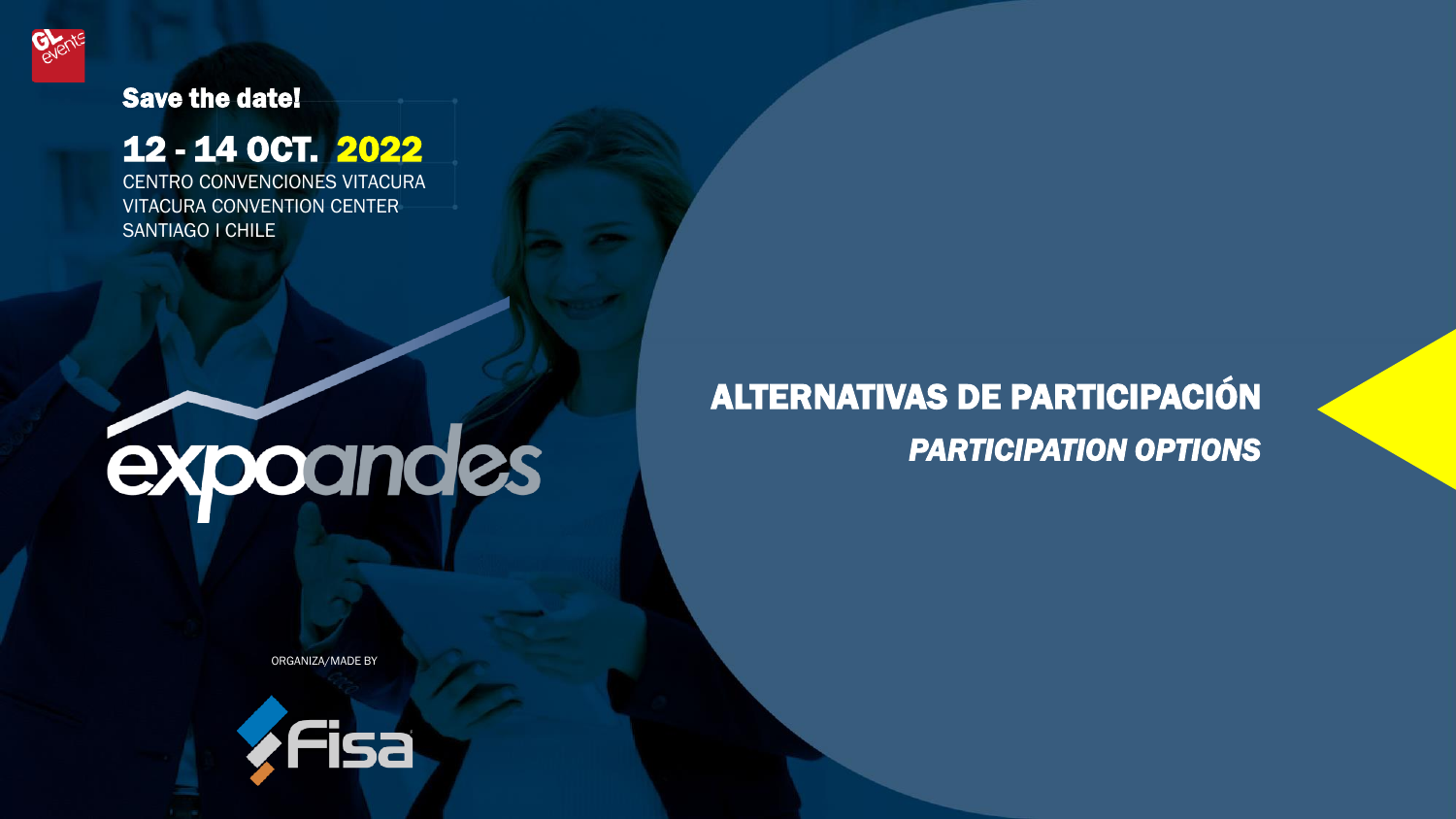

## 1. EXPOSITOR EN LA EXHIBICIÓN / *EXHIBITOR AT THE EXHIBITION*



Stand equipado con 1 mesa, 3 sillas, basurero, cenefa con nombre, energía y luz. A partir de 12 m², acceso a la Zona de exhibición de Maquinarias

-> Incluye presencia en Expo Andes Connect con perfil Expositor

*Equipped booth with 1 table, 3 chairs, trashcan, fascia with name, electricity and lighting. From 12 sqm - access the Machinery Exhibition Zone*

*-> Includes Presence at Expo Andes Connect with Exhibitor Profile*

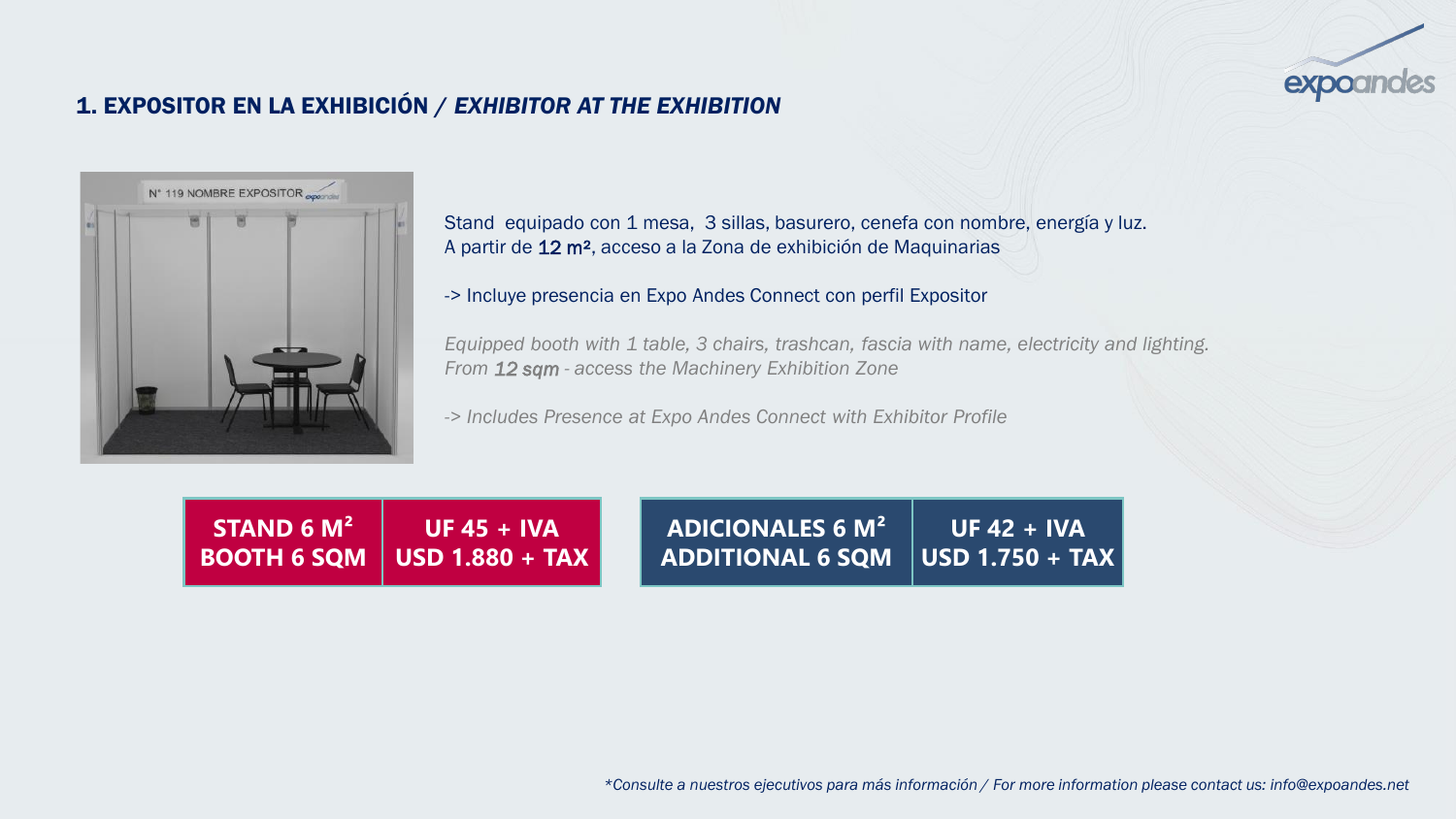### 2. AUSPICIOS OFICIALES / OFFICIAL SPONSORSHIPS

#### Gran oportunidad para promover su imagen comercial frente a los profesionales del sector.

*Great opportunity to promote your commercial image in front of professionals in the sector.*

| <b>BENEFICIOS / BENEFITS - CATEGORÍA / CATEGORY</b>                                                                       | <b>PRESENTA</b><br><b>PRESENTS</b> | <b>INVITA</b><br><b>INVITES</b>   | <b>LOUNGE VIP</b><br><b>VIP LOUNGE</b> | <b>CONGRESO</b><br><b>CONGRESS</b> |
|---------------------------------------------------------------------------------------------------------------------------|------------------------------------|-----------------------------------|----------------------------------------|------------------------------------|
| N° - Disponibles / Available                                                                                              | 1                                  | $\overline{2}$                    | $\overline{2}$                         | $\overline{\mathbf{4}}$            |
| Participación en /Participation at - Expo Andes:                                                                          |                                    |                                   |                                        |                                    |
| Stand /Booth                                                                                                              | 24 m2 / sqm                        | 12 m2 / sqm                       | $6 m2/$ sqm                            | 6 sm2/sqm                          |
| N° invitaciones al Lounge VIP / Invitations to VIP Lounge                                                                 | 10                                 | 4                                 | 10                                     | $\overline{\mathbf{4}}$            |
| N° participación en Paneles / Panel participation                                                                         | $\overline{2}$                     | $\overline{2}$                    | $\mathbf{1}$                           | $\overline{2}$                     |
| Mención en la ceremonia de inauguración<br>Mention in Opening ceremony                                                    | <b>YES</b>                         | <b>YES</b>                        | <b>YES</b>                             | <b>YES</b>                         |
| Lanyards con logo (auspiciador proporciona material)<br>Lanyards with logo (lanyards provided by the sponsor)             | <b>YES</b>                         |                                   |                                        |                                    |
| Programa de Conferencias (website and Expo Andes Connect)<br>Conference program (website and Expo Andes Connect)          | <b>YES</b>                         | <b>YES</b>                        | <b>YES</b>                             | <b>YES</b>                         |
| <b>Expo Andes Connect</b>                                                                                                 | <b>YES</b>                         | <b>YES</b>                        | <b>YES</b>                             | <b>YES</b>                         |
| Presencia de Marca / Brand presence:                                                                                      | ٠                                  | ٠                                 | Logo                                   | Logo                               |
| Listado de expositores: pág. web & catalogo online<br>Exhibitor list: website & online catalogue                          | <b>YES</b>                         | <b>YES</b>                        | <b>YES</b>                             | <b>YES</b>                         |
| Logo en pág. web y Zona de registro de Expo Andes<br>Logo on website and Registration zone of Expo Andes                  | <b>YES</b>                         | <b>YES</b>                        | <b>YES</b>                             | <b>YES</b>                         |
| Logo e información en el Newsletter de Expo Andes<br>Logo and info in Expo Andes Newsletter                               | <b>YES</b>                         | <b>YES</b>                        | <b>YES</b>                             | <b>YES</b>                         |
| Entrevista en el Newsletter de Expo Andes - Previo al evento<br>Interview in Expo Andes Newsletter, previous to the event | <b>YES</b>                         | <b>YES</b>                        | <b>YES</b>                             | <b>YES</b>                         |
| Bienvenida en la Redes Sociales<br>Welcome on Social Media                                                                | <b>YES</b>                         | <b>YES</b>                        | <b>YES</b>                             | <b>YES</b>                         |
| <b>PRECIO UF</b><br><b>PRICE USD</b>                                                                                      | 383 UF<br><b>US\$ 16.000</b>       | <b>224 UF</b><br><b>USD 9.300</b> | <b>96 UF</b><br><b>USD 4.000</b>       | <b>128 UF</b><br><b>USD 5.300</b>  |

*\*Consulte a nuestros ejecutivos para más información / For more information please contact us: info@expoandes.net*

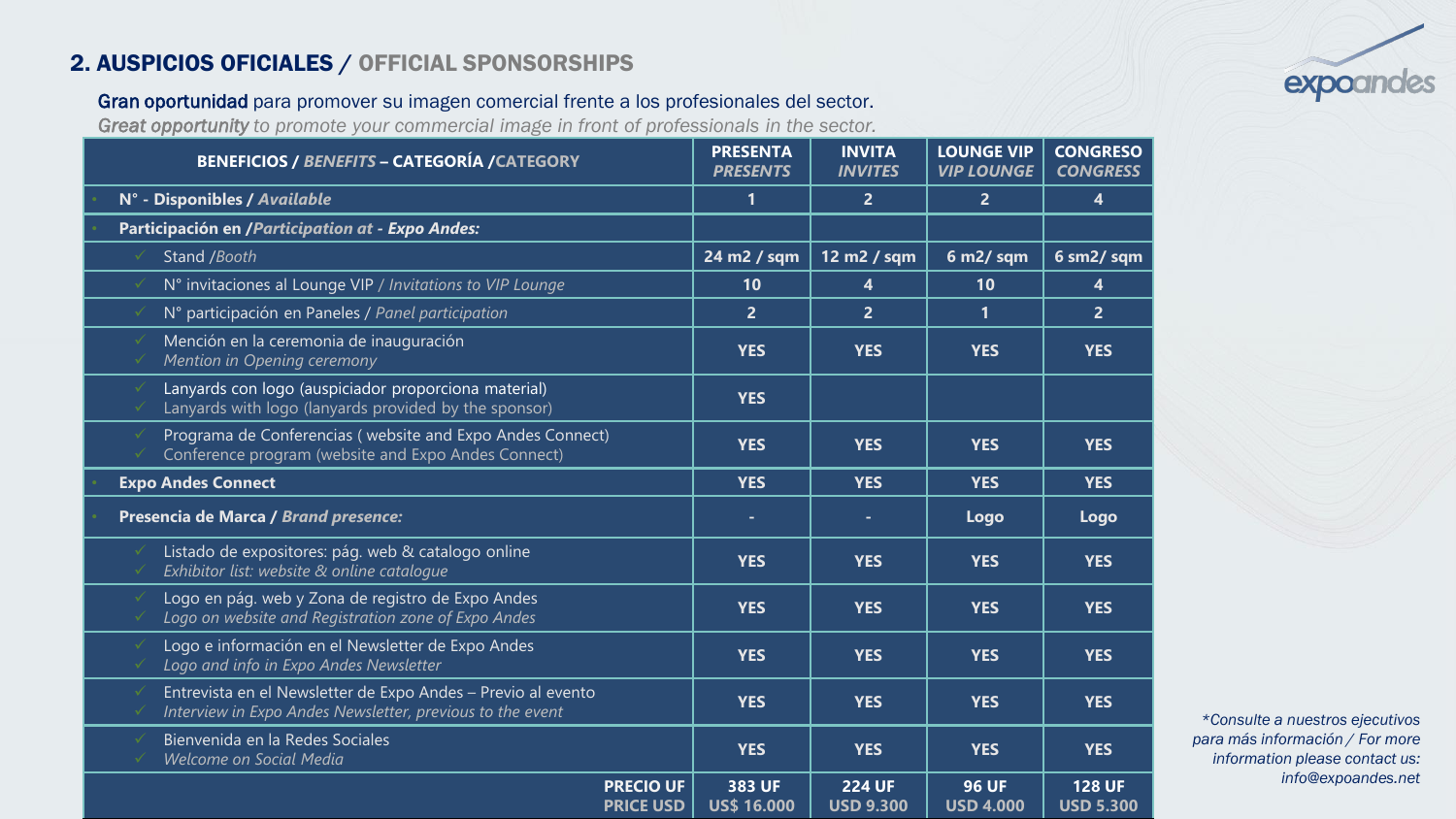# 3. OPORTUNIDAD DE PARTICIPACIÓN EN PANELES

PANEL PARTICIPATION OPPORTUNITIES

#### MARQUE PRESENCIA en el único Encuentro Internacional de profesionales de Montaña de Sudamérica.

*HIGHLIGHT YOUR PRESENCE at the only International Meeting of Mountain professionals in South America.*

| <b>BENEFITS</b>                                                                                                                     | Participación<br><b>Participation (1)</b> |  |
|-------------------------------------------------------------------------------------------------------------------------------------|-------------------------------------------|--|
| N° - Disponibles / Available                                                                                                        | 10                                        |  |
| Participación en /Participation at - Expo Andes:                                                                                    |                                           |  |
| N° invitaciones al Lounge VIP / Invitations to VIP Lounge                                                                           | 4                                         |  |
| N° participación en Paneles / Panel participation<br>✓                                                                              | 1                                         |  |
| Programa de Conferencias (website and Expo Andes Connect)<br>✓<br>Conference program (website and Expo Andes Connect) (2)           | <b>YES</b>                                |  |
| <b>Expo Andes Connect</b>                                                                                                           | <b>YES</b>                                |  |
| Presencia de Marca / Brand presence:                                                                                                | ۰                                         |  |
| Logo e información en el Newsletter de Expo Andes<br>Logo and info in Expo Andes Newsletter                                         | <b>YES</b>                                |  |
| Entrevista en el Newsletter de Expo Andes - Previo al evento<br>✓<br>Interview in Expo Andes Newsletter, previous to the event<br>✓ | <b>YES</b>                                |  |
| Bienvenida en la Redes Sociales<br>✓<br>Welcome on Social Media                                                                     | <b>YES</b>                                |  |
| <b>PRECIO UF</b><br><b>PRICE USD</b>                                                                                                | <b>32 UF</b><br><b>USD 1.300</b>          |  |

(1) Permite participar 20 min, en uno de los paneles que se organizarán (1 hora de duración aproximada). El tema debe ser coordinado con la organización. Máximo 2 disponibles por empresa.

It allows to participate 20 min, in one of the panels that will be organized (1 hour of approximate duration). Topic must be coordinated with the organization. Maximum 2 available per company.

#### (2) Incluye resumen de la presentación e información del ponente (foto, contacto y resumen CV).

Includes presentation abstract and speaker info (photo, contact and brief CV).

(\*) Exclusivo para expositores y auspiciadores Exclusive for exhibitors and sponsors